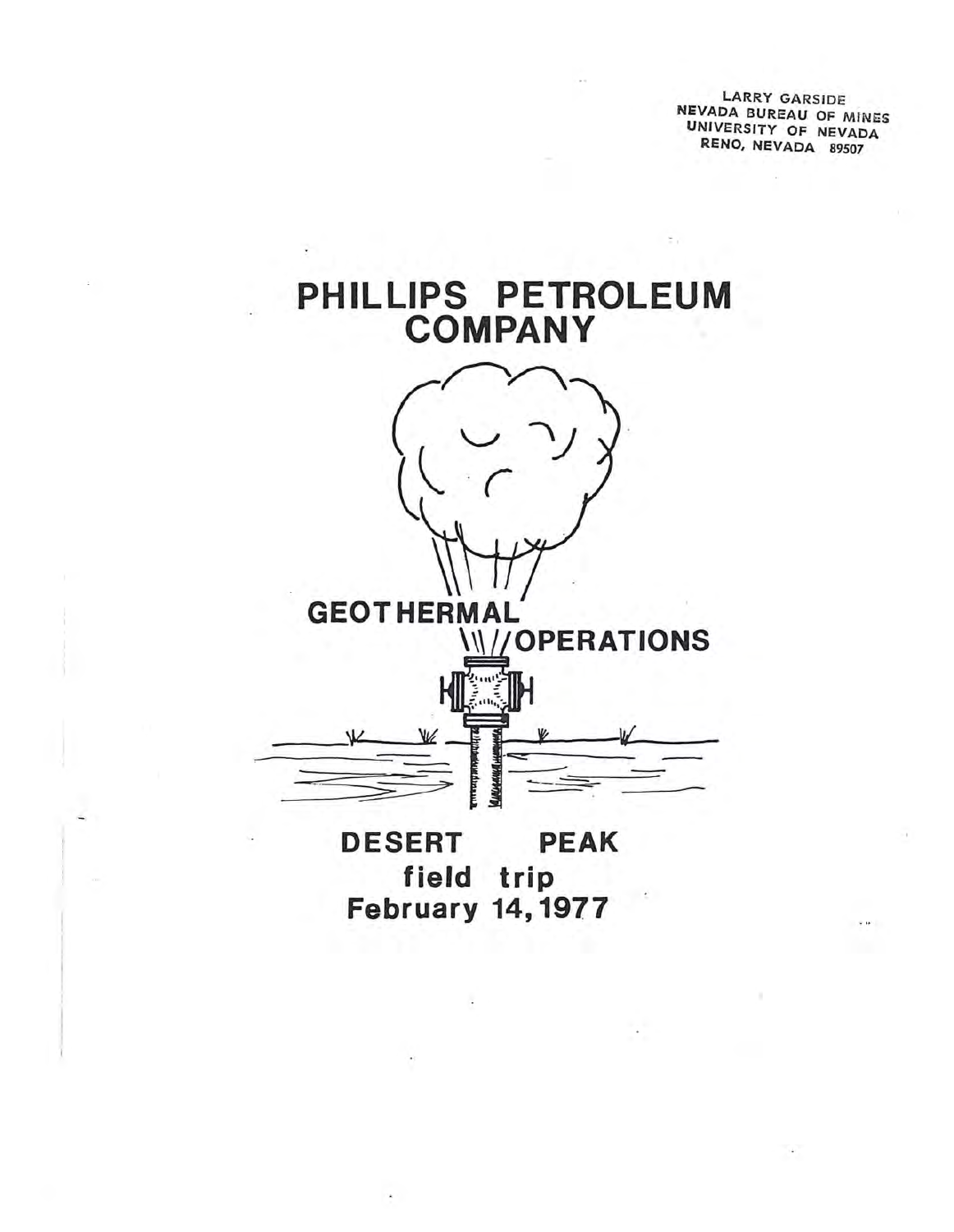## DESERT PEAK FIELD TRIP

Ť

February 14, 1977

| 7:30a.m.     | Breakfast Briefing | Washoe D Room, Harrah's Reno    |
|--------------|--------------------|---------------------------------|
| 9:00a.m.     | Depart Reno        | Transportation will be provided |
| $10:45$ a.m. | Start Well Flow    |                                 |
| $11:45$ a.m. | Return to Reno     |                                 |
| $1:15$ p.m.  | Lunch              | Washoe D Room, Harrah's Reno    |
|              |                    |                                 |

 $\sim 0.0$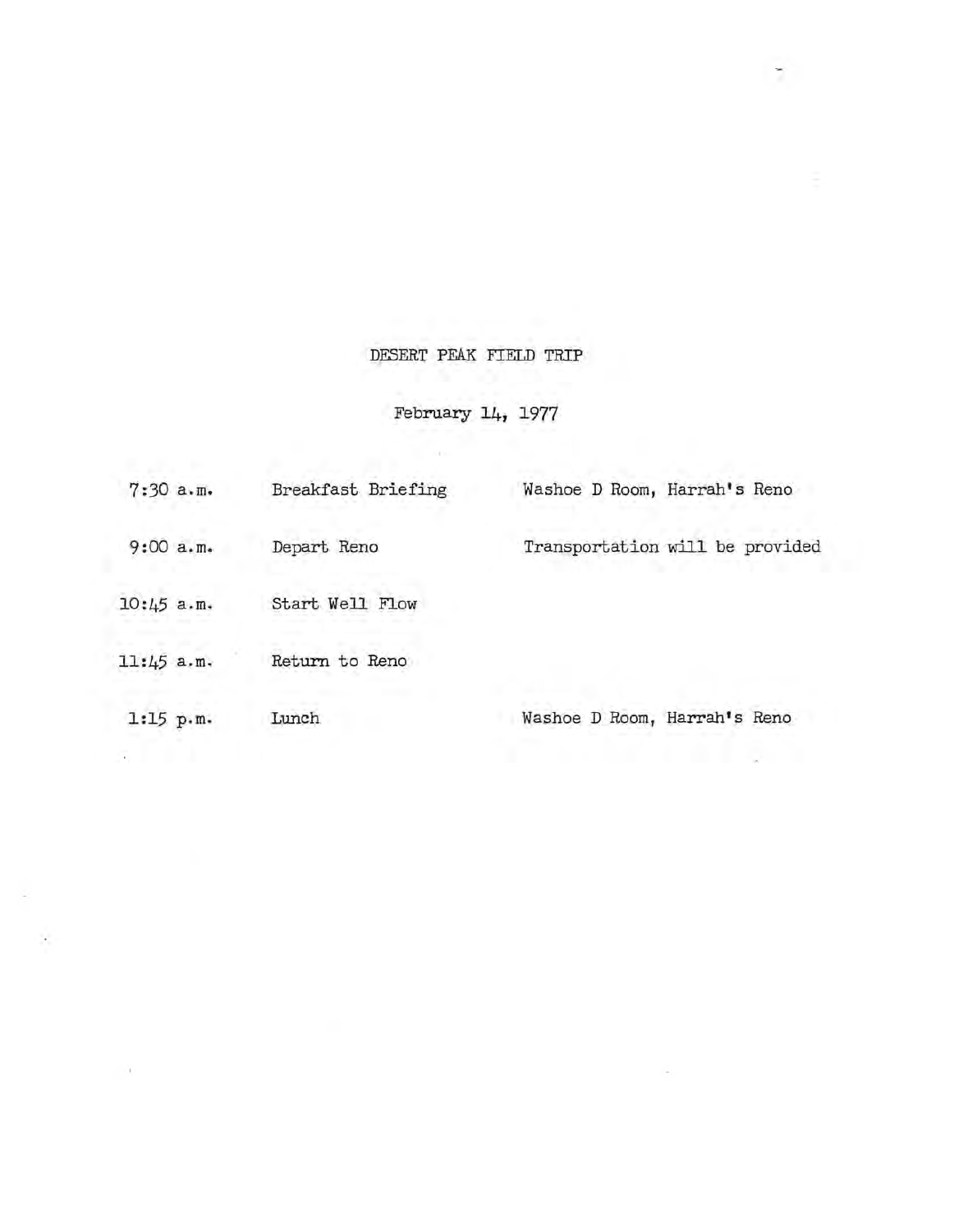#### ATTENDANCE ROSTER

### United States Senate

Howard **W.** Cannon, Senator

#### State of Nevada

Arthur Baker, Dean of Mackay School of Mines<br>Jim Chachas, Rural Area Representative to Congressman James D. Santini Noel Clark, Chairman, Public Service Commission Larry Garside, Geothermal Geologist, Nevada Bureau of Mines Norman Hall, Director, Department of Conservation and Natural Resources Heber Hardy, Commissioner, Public Service Commission Max Milam, President, University of Nevada R. D. Westergard, State Engineer

#### ERDA

 $\lambda$ 

Louis Werner, Assistant Director, Geothermal Division-

Southern Pacific Land Company

W. F. Herbert, General Manager, Natural Resources T. J. Longseth, District Supervisor W. C. McCulloch, Chief Geologist

Sierra Pacific Power Company

Keith Porter, Engineer

Nevada Power Company

John W. Arlidge, Assistant to the Vice President

#### Phillips Petroleum Company

W. R. Bohon, General Manager, Energy Minerals Division Fred Terry, Manager, Development Branch, Energy Minerals Division C. W. Berge, Manager, Geothermal Development Branch G. W. Crosby, Exploration Director, Geothermal Development Branch R. T. Forest, District Manager, Reno M. D. Garber, Federal Relations Representative W. R. Benoit, Geologist, Geothermal Development Branch Kurt Maurer, Photographer, Public Affairs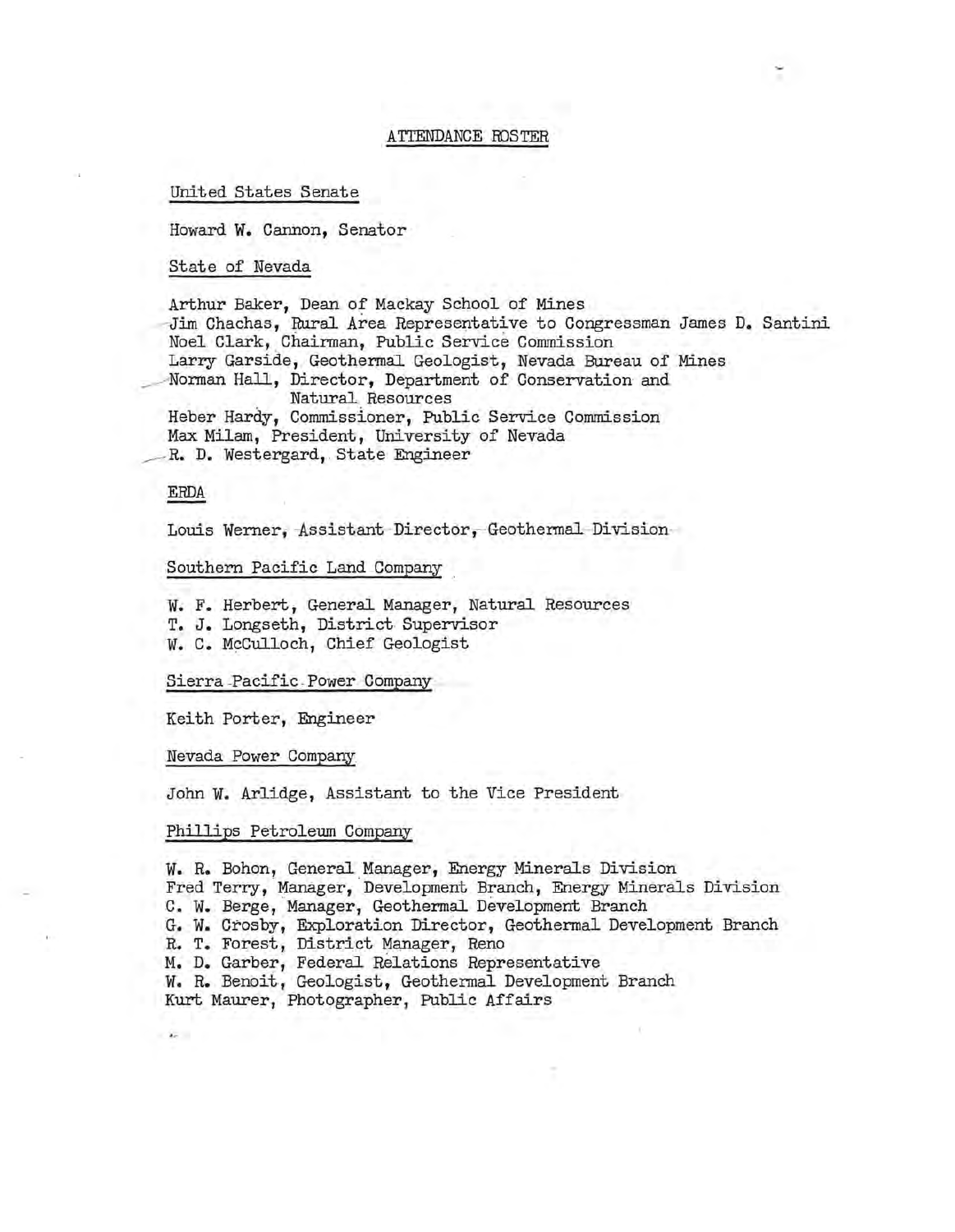# DESERT PEAK CHRONOLOGY

 $\sim 10^{11}$ 

| Entered into Exploration & Option Agreement with Southern Pacific<br>Land Co. covering S.P. lands in Nevada, California and Utah. |  |
|-----------------------------------------------------------------------------------------------------------------------------------|--|
| Commenced drilling shallow temperature gradient holes.                                                                            |  |
| Entered into agreement with S.P. to jointly drill Desert Peak.                                                                    |  |
| Completed drilling 48 temperature gradient holes.                                                                                 |  |
| Spudded Desert Peak 29-1, a deep geothermal test, as 50-50 venture<br>with S.P.                                                   |  |
| Completed drilling Desert Peak 29-1. $\frac{1}{\sqrt{2}}$ $\frac{1}{\sqrt{2}}$                                                    |  |
| Commenced stratigraphic drilling program, 5 holes, 1370' to 2,000',<br>for temperature surveys and geologic information.          |  |
| Completed 5 hole program.                                                                                                         |  |
| Spudded Desert Peak <sup>6</sup> 21-1, a deep geothermal test, as 100% Phillips<br>venture on S.P. lease.                         |  |
| First flow of steam and water.                                                                                                    |  |
| Completed drilling Desert Peak 21-1.                                                                                              |  |
| Spudded Desert Peak <sup>121-2</sup> , a deep geothermal test.                                                                    |  |
| Completed drilling Desert Peak 21-2.                                                                                              |  |
|                                                                                                                                   |  |

f,

 $\sim$   $\times$ 

 $\sim 1$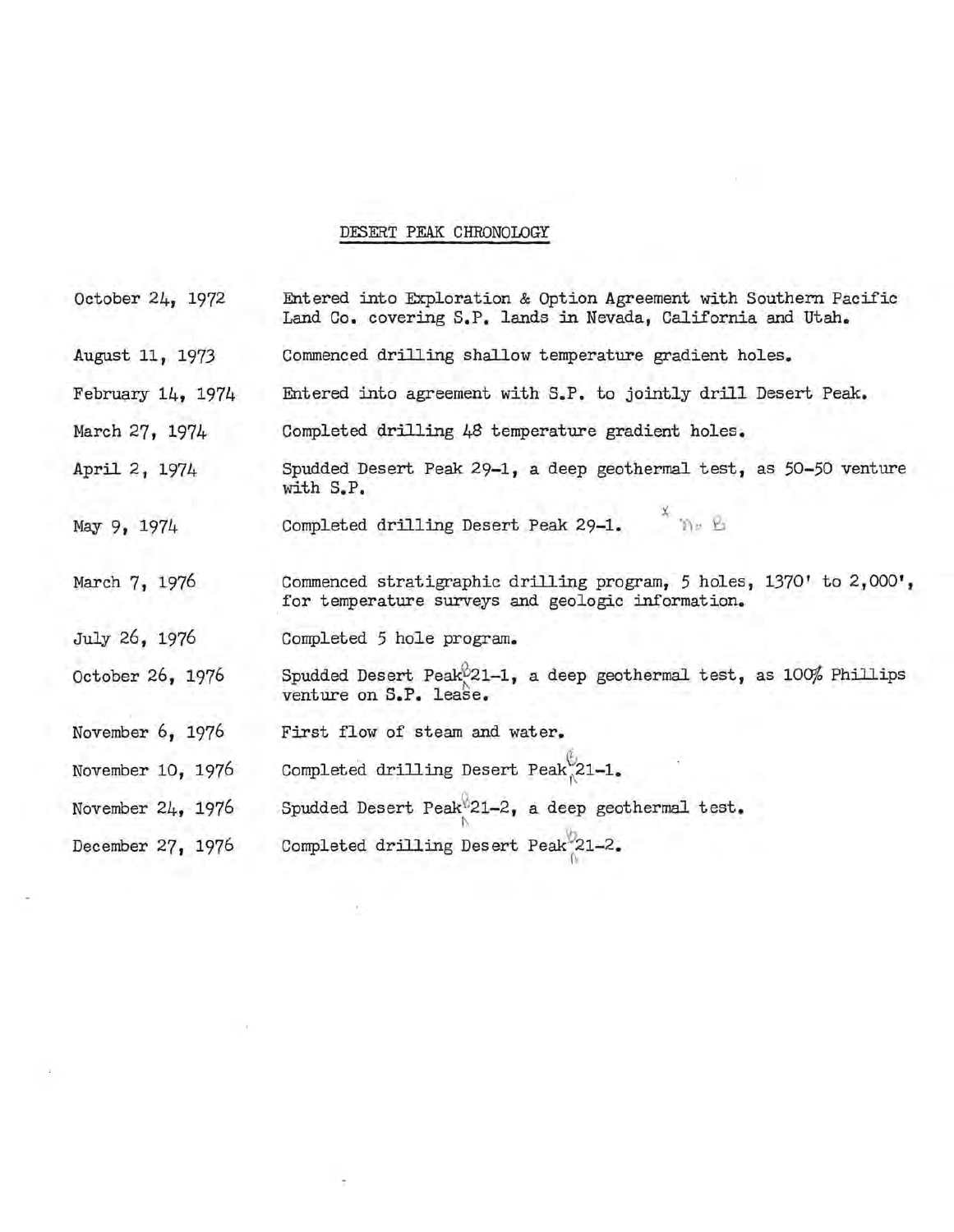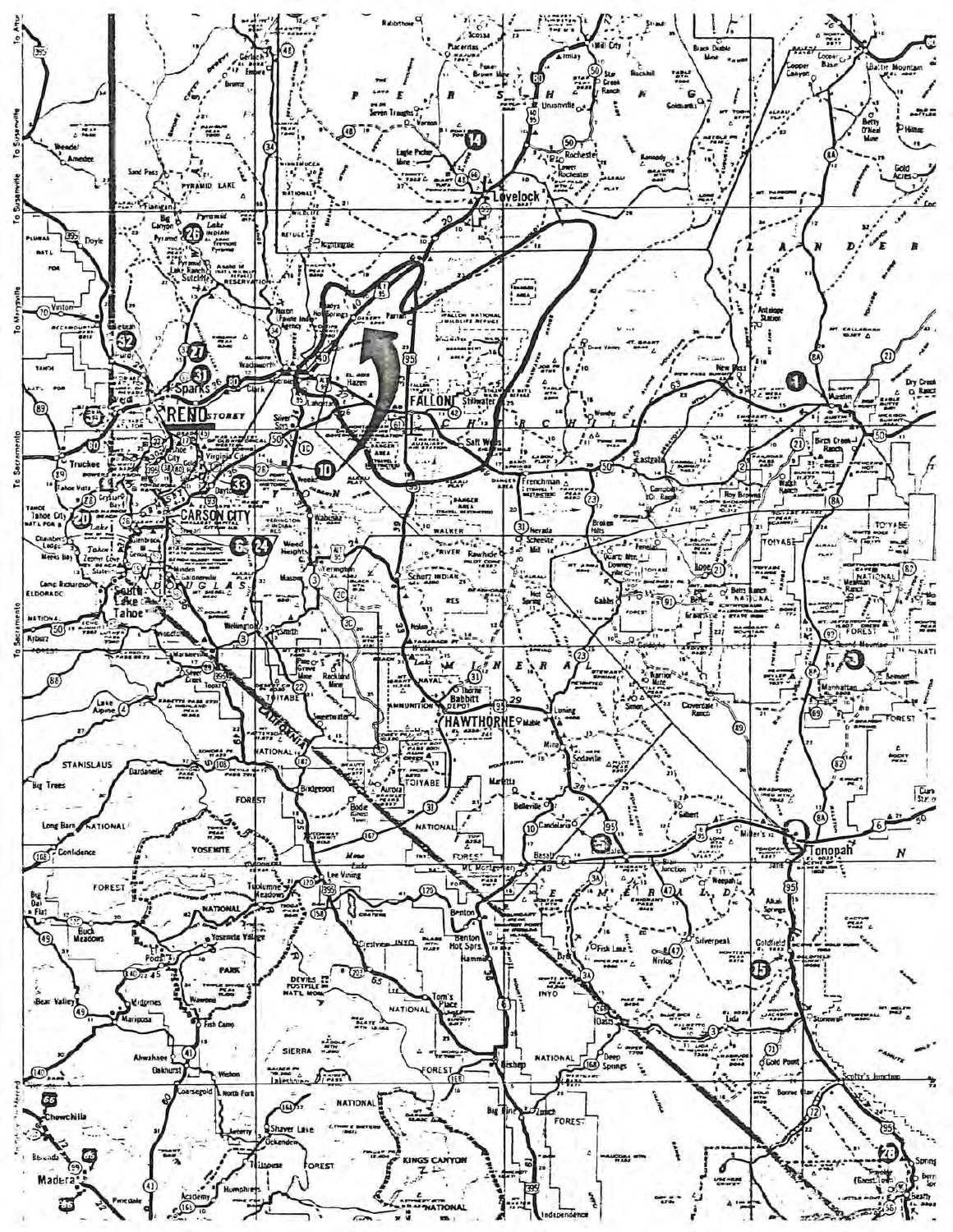The Desert Peak Geothennal Prospect is located in the northern part of the Hot Springs Mountains. This range is a relatively small horst, or uplifted block, which defines part of the northwestern border of the Carson Sink. The Carson Sink is the largest graben, or depressed block, in Northern Nevada. These horsts and graben are caused by the earth's crust being extended in a northwest-southeast direction in this area.

Bradys Hot Springs are located about  $\mu$  miles west-northwest of the two producing wells, B2l-l and B2l-2. These hot springs have been extensively drilled by several companies, however, none of the holes produces enough fluid at high enough temperatures to be considered commercial for power generation purposes.

On the surface of the Desert Peak Prospect there are no hot springs, fumaroles, mud pots, or the remains of very recent volcanic activity. The only surface indications of heat at depth are small inconspicuous mineral deposits of silica and travertine left behind by hot springs which have dried up. The geology of the rocks exposed at the surface has not been helpful in locating a reservoir or in predicting the subsurface geology.

The potential of this area was first recognized by the drilling of 48 temperature gradient holes up to 500 feet in depth.

Based on the results of the shallow gradient holes several deeper, and consequently much more infonnative holes were drilled. It is these holes which were responsible for the siting of B2l-l and B2l-2.

Both B2l-l and B2l-2 produce a mixture of steam and water from fractured metamorphosed andesite (greenstone) at depths between 3000 and 4000 feet. The greenstone is interpreted to be Triassic or Jurassic, that is 180 m.y. in age.

Overlying the greenstones is a series of impenneable rhyolitic flows and tuffs of Miocene age, 17 m.y. This unit may be behaving as a caprock to seal the reservoir. Overlying the rhyolitic rocks is a basalt unit of highly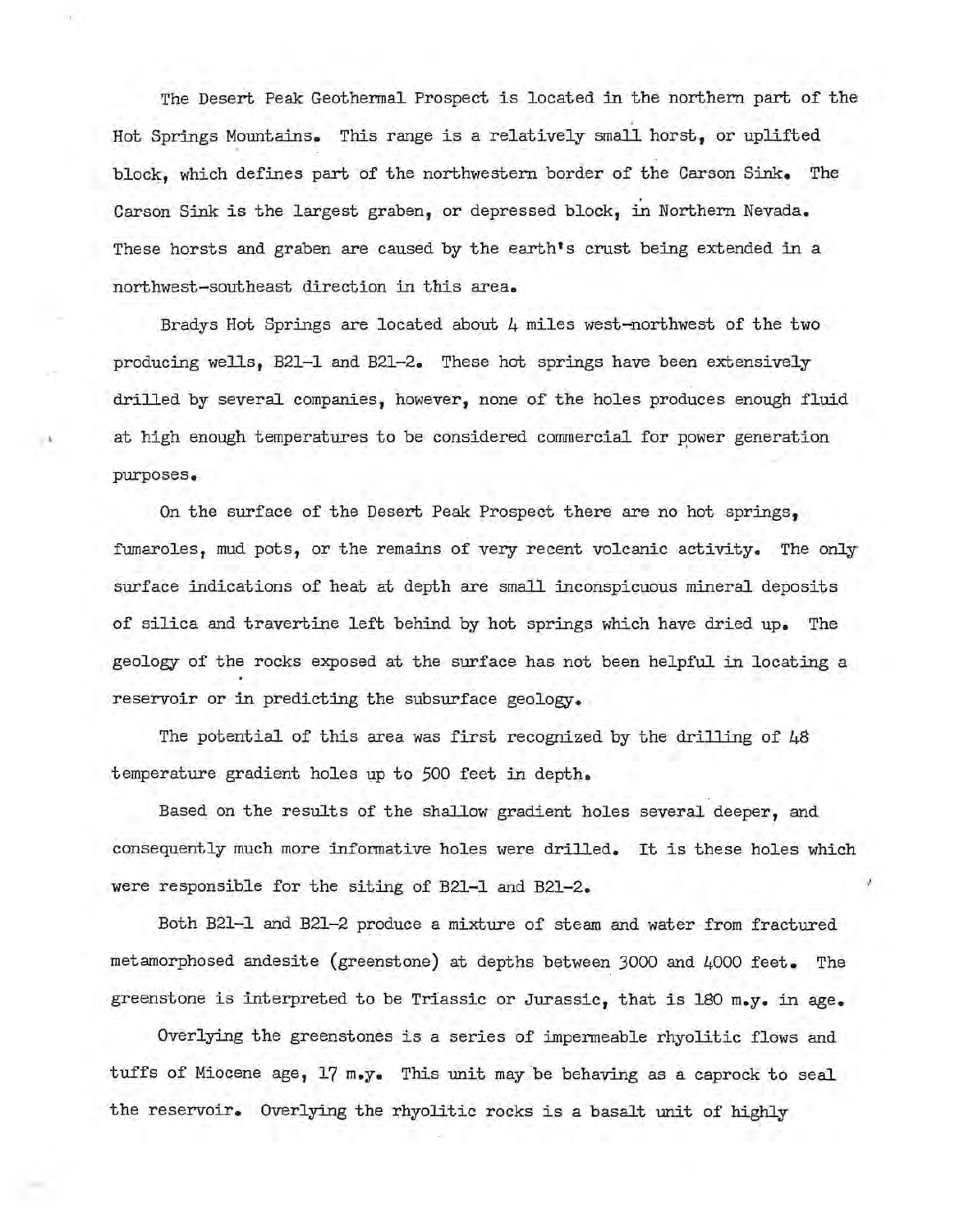variable thickness. Most of the hills in the vicinity of B21-1 and B21-2 expose this basalt. Very recent alluvium overlies all of these rocks and makes preparation of a detailed surface map in this area difficult.

With limited information from only a few deep wells there are many unanswered questions concerning the size and shape of the reservoir, the complex hydrology and geology, and the economics of this field. The reservoir temperature is thought to be in excess of 200°C. Both B21-1 and B21-2 appear to produce commercial quantities of fluid, however, the most efficient method of utilization of the fluid has not yet been determined. The fluid produced is a sodium chloride water containing about 7500 ppm total dissolved solids. This water is very similar chemically to that discharged by the only flowing spring in the area which is used by cattle and wildlife.

The next step in evaluating the field is a flow test of several weeks duration. This will hopefully give an estimate as to the size of the reservoir. Beyond that much more deep drilling is required.

 $(329-2)$  $Each well have a number of 1000, and 2000, and 3000, and 3000.$  $BAI-I = 7''$  hole 3 hotter, slightly genter flows  $1321-1 = 7$  hole s notice, signing<br> $1321-2 = 9\frac{2}{3}$  hole;  $195/10x$  below 3000 of  $|3x|-2$ <br>
cold water<br>
Each well itself commercial, don't know glout<br>
size of reservoir.<br>  $x^4$ ,  $x^3$ ,  $x^2$ ,  $x^3$ ,  $x^4$ ,  $x^3$ ,  $x^2$ ,  $x^3$ ,  $x^2$ ,  $x^3$ ,  $x^2$ ,  $x^3$ ,  $x^2$ ,  $x^3$ ,  $x^2$ ,  $x^3$ ,  $x^2$ ,  $x^3$ ,  $x^2$ , Size of reservoir.<br>
Did geophysics after 29-1; Then did 2000!<br>
Size, Temps gradient boles (stret holes). If gradient is<br>
sustained at 2000', looks good - cost 1270,000<br>
Vs. 500,000 for deep, big-bore 725T,<br>
So-75 quadrot h magneto Tellura, le velle for 55 MW planti (supply energy for 55,000 people).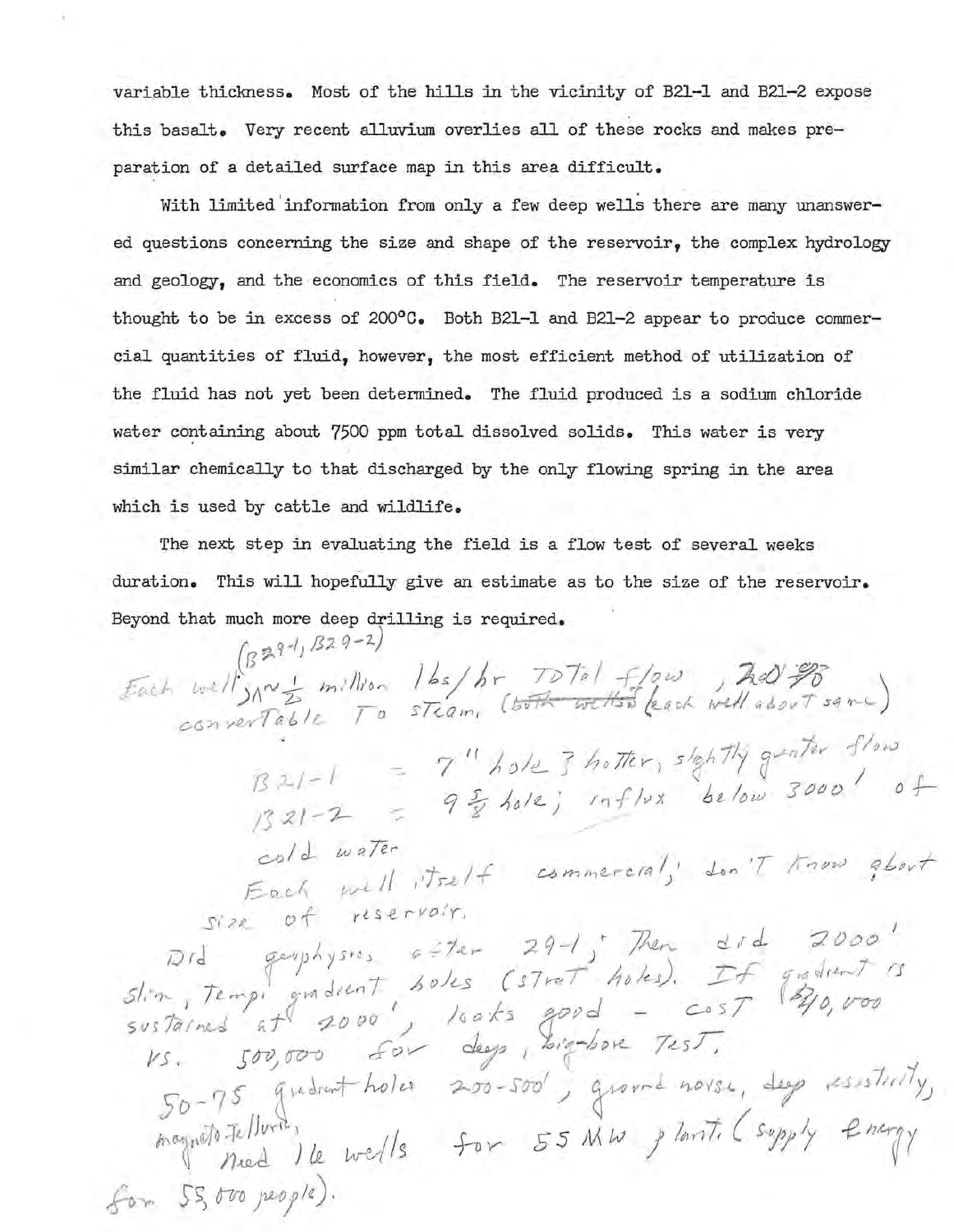**GEOLOGY** AND DRILL HOLE MAP